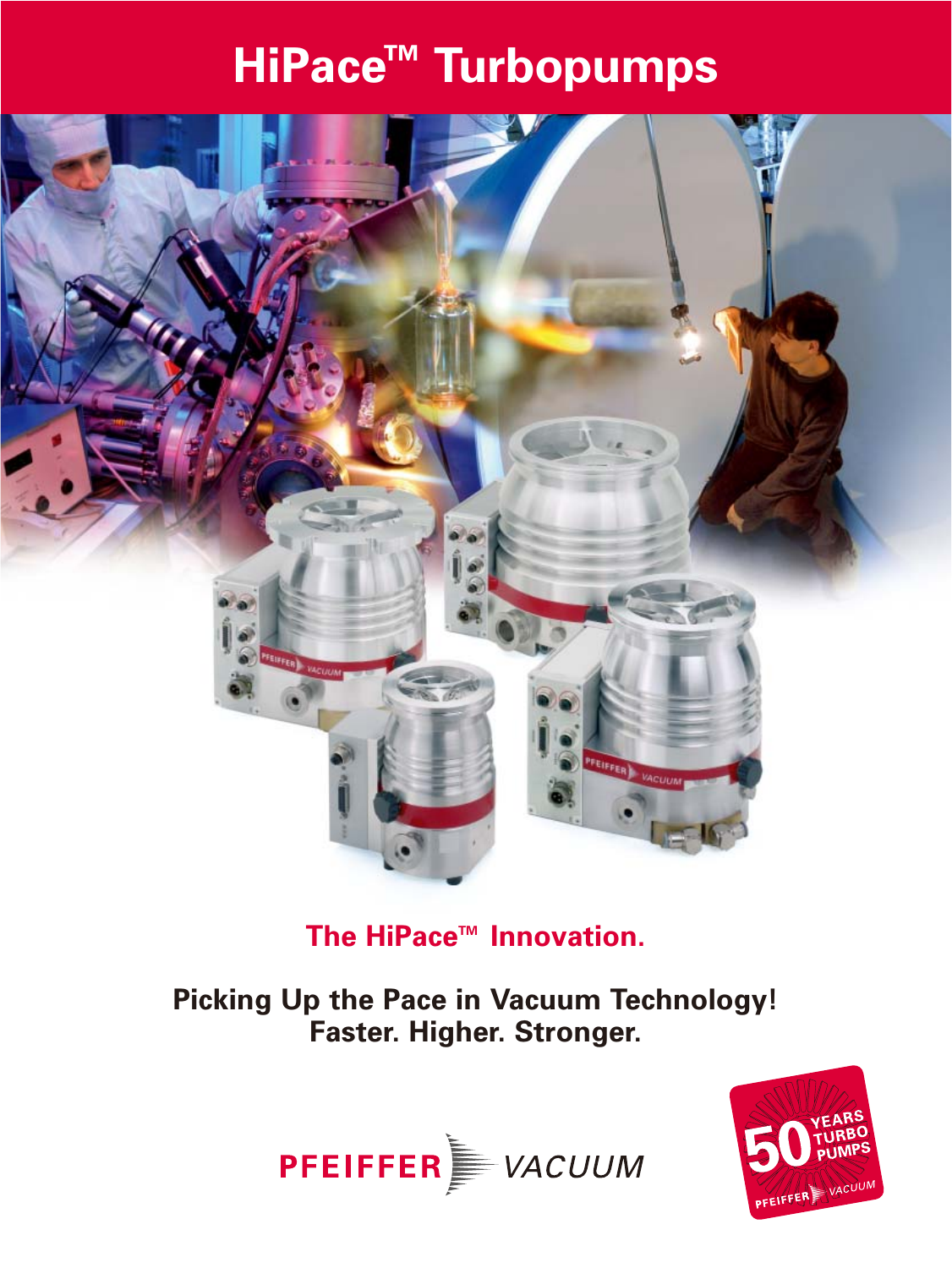#### **The HiPace<sup>™</sup> innovation**

Ever wonder why all turbopumps are called turbopumps today? It's because Pfeiffer Vacuum coined that name when it invented this versatile, pace-setting class of vacuum pumps some 50 years ago: Marking a definitive milestone in vacuum technology!

And now we take pride in presenting to you the latest generation of forward-looking pump technology for a broad range of applications: HiPace. In addition to analytical, vacuumprocess and semiconductor technology, these pumps also cover the needs of coating, research & development and industrial applications.



Dry high-vacuum pumping station with HiPace™, XtraDry™ and TurboCube™

#### **What is HiPace?**

HiPace stands for a complete line of compact yet powerful turbopumps featuring pumping speeds that range from 10 – 700 liters per second. It offers a cost-effective yet flexible installation in any orientation<sup>1)</sup>. The proven bearing system affords unrivaled dependability. The improved rotor design makes for higher pumping speeds, higher backing pump compatibility and higher gas throughputs coupled with very good compression for light gases.

Calibrating pumping station with HiPace™ and OnTool DryPump™

Residual gas analysis with HiPace™ and PrismaPlus™

#### **Where are the advantages?**

The new, integrated drive electronics reduce the need for cumbersome and costly cabling. Moreover, a variety of drive versions – including Profibus or DeviceNet – are available without any increase in physical size. Innovative materials have enabled us to double the service life of these powerful drive systems. And we have also significantly reduced run-up time for the HiPace pumps, which means that your process can start much earlier: An invaluable advantage in manufacturing environments! We additionally provide you with expanded remote and monitoring functionalities that allow you to analyze pump data, such as temperatures, for example. Improved diagnostics will give you maximum uptime at lowest cost of ownership and support the service process.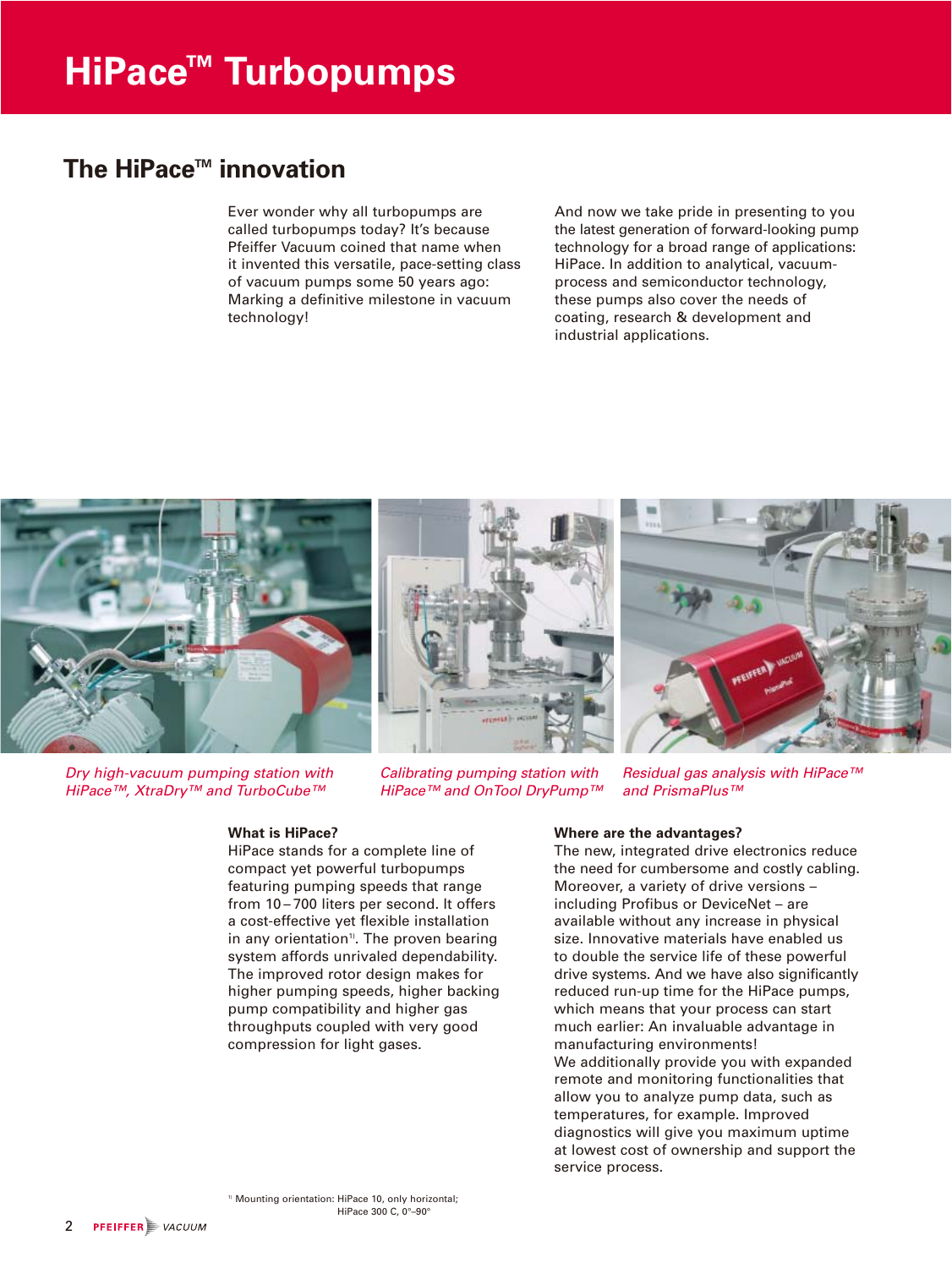#### **Are there additional advantages?**

With improvements on our proven and optimized bearing technology, we offer you both, better product performance as well as longer service life than comparable competitive products. A sealing gas connection safeguards the bearings in all of the pumps in this series against particulate matter or oxidizing gases. In addition to its compact design, it also makes HiPace extremely rugged and suitable for industrial environments, which translates into optimal integration options. Time is money – so extended service intervals and easy, on-site bearing changes are advantages that speak for themselves.

#### **And last but not least!**

With the rigorously thorough engineering of the HiPace pumps, we are setting new trends in the industry. As exemplified not only by the functional housings that make these pumps extremely light and broaden their range of applications. Their innovative rotor geometry makes for quieter operation and significantly improved gas loads are also setting new standards. An integral water cooling<sup>2)</sup> additionally demonstrates how turbopump performance can be enhanced even more, without "overpacing" them.

#### **HiPace – These turbos are picking up the pace! Faster. Higher. Stronger.**

 $2)$  integrated for pumps with TC 400 as a standard feature









#### **Advantages at a glance**

- $\triangleright$  Compact series of pumps with pumping speeds of from 10-700 l/s
- Robust engineering and proven bearing system offer maximum reliability
- ▶ Compact design makes for minimum footprint
- $\blacktriangleright$  High gas throughputs and high pumping speeds
- Installation possible in any orientation<sup>1)</sup>
- $\blacktriangleright$  Suitable for industrial environments thanks to Protection Class IP 54
- Corrosive-gas version available
- ▶ Semi S2 and UL certification
- ▶ Complete line of accessories expands the range of potential applications
- $\blacktriangleright$  Extended maintenance intervals
- ▶ On-site bearing change

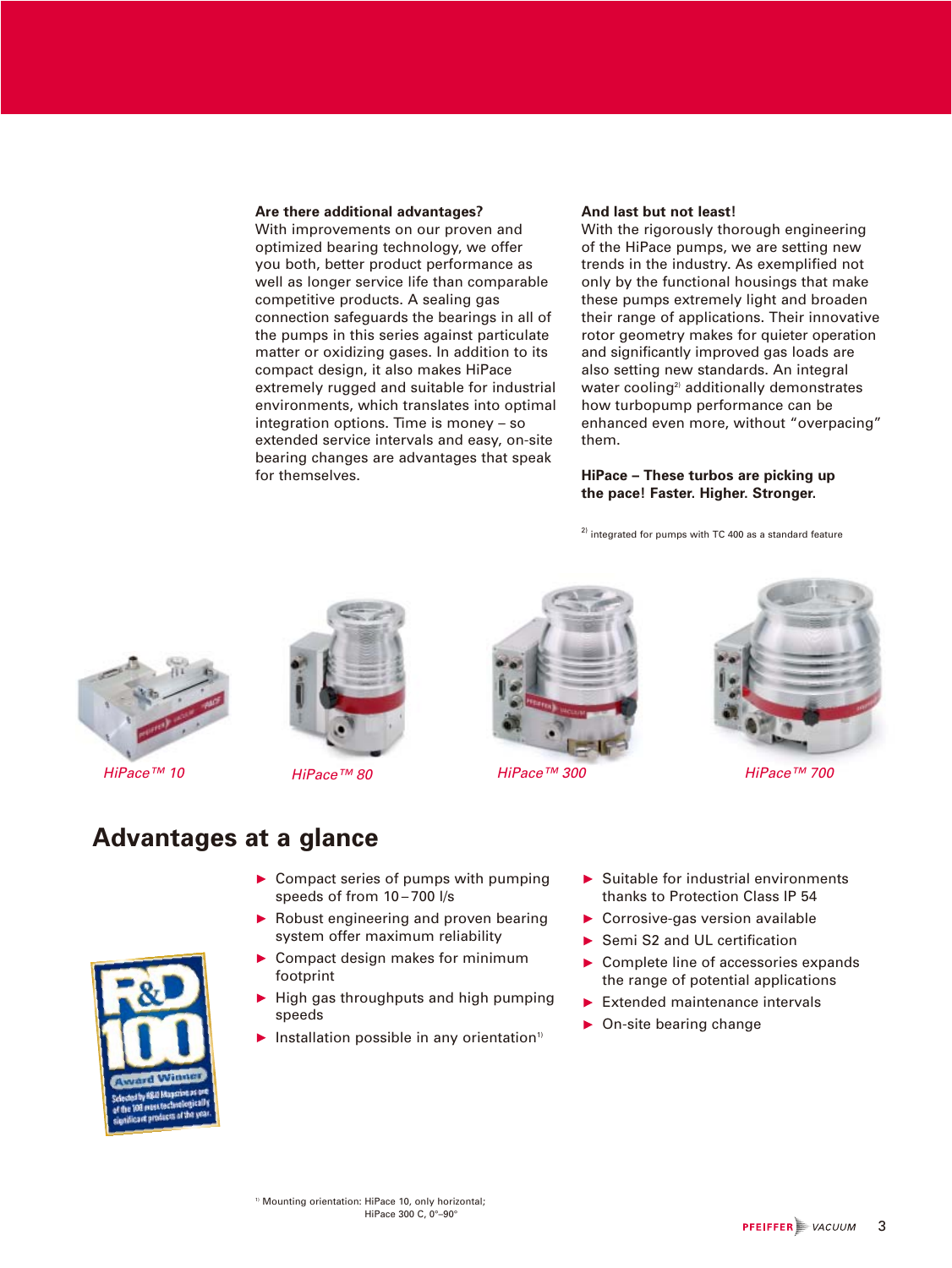### **Series of pumps and applications at a glance**

|                           |                        | Analytics         |                      |                     |                             |                   | Electronics and<br>Semiconductor |            |         | Coating                                                        |                     | Industry            |               | Research &<br>Development              |                             |                                     |                    |                           |                             |                               |                  |                    |                          |                 |                                 |                |
|---------------------------|------------------------|-------------------|----------------------|---------------------|-----------------------------|-------------------|----------------------------------|------------|---------|----------------------------------------------------------------|---------------------|---------------------|---------------|----------------------------------------|-----------------------------|-------------------------------------|--------------------|---------------------------|-----------------------------|-------------------------------|------------------|--------------------|--------------------------|-----------------|---------------------------------|----------------|
| • Recommended             | microscopy<br>Electron | detection<br>Leak | spectrometry<br>Mass | analysis<br>Surface | analysis<br>gas<br>Residual | Coating (PVD/CVD) | Beamline<br>Implantation         | Inspection | Bonding | Load-locks<br>$\overline{\phantom{0}}$<br>chambers<br>Transfer | systems<br>Handling | coating<br>Harddisc | Photovoltaics | CD / DVD / Blu Ray manufacturing (PVD) | (PVD)<br>coating<br>Optical | CVD)<br>(PVD,<br>protection<br>Wear | Medical technology | systems<br>Leak detection | welding<br>beam<br>Electron | manufacturing<br>tube<br>Lamp | Nuclear research | research<br>Plasma | accelerators<br>Particle | Cryo technology | technology<br>Nano <sup>-</sup> | Bio technology |
| HiPace <sup>™</sup> 10    |                        |                   |                      |                     |                             |                   |                                  |            |         |                                                                |                     |                     |               |                                        |                             |                                     |                    |                           |                             |                               |                  |                    |                          |                 |                                 |                |
| HiPace <sup>™</sup> 80    |                        |                   |                      |                     |                             |                   |                                  |            |         |                                                                |                     |                     |               |                                        |                             |                                     |                    |                           |                             |                               |                  |                    |                          |                 |                                 |                |
| HiPace <sup>™</sup> 300   |                        |                   |                      |                     |                             |                   |                                  |            |         |                                                                |                     |                     |               |                                        |                             |                                     |                    |                           |                             |                               |                  |                    |                          |                 |                                 |                |
| HiPace <sup>™</sup> 300 C |                        |                   |                      |                     |                             |                   |                                  |            |         |                                                                |                     |                     |               |                                        |                             |                                     |                    |                           |                             |                               |                  |                    |                          |                 |                                 |                |
| HiPace <sup>™</sup> 400   |                        |                   |                      |                     |                             |                   |                                  |            |         |                                                                |                     |                     |               |                                        |                             |                                     |                    |                           |                             |                               |                  |                    |                          |                 |                                 |                |
| HiPace <sup>™</sup> 700   |                        |                   |                      |                     |                             |                   |                                  |            |         |                                                                |                     |                     |               |                                        |                             |                                     |                    |                           |                             |                               |                  |                    |                          |                 |                                 |                |

#### **Reliability of bearing system**



#### **Highly reliable:**

- $\blacktriangleright$  Robust bearing system
- Smoother running
- Extremely low vibration
- **Lower heat influence**
- Minimum wear
- $\blacktriangleright$  Mean time to failure > 200,000 hours
- Extended service intervals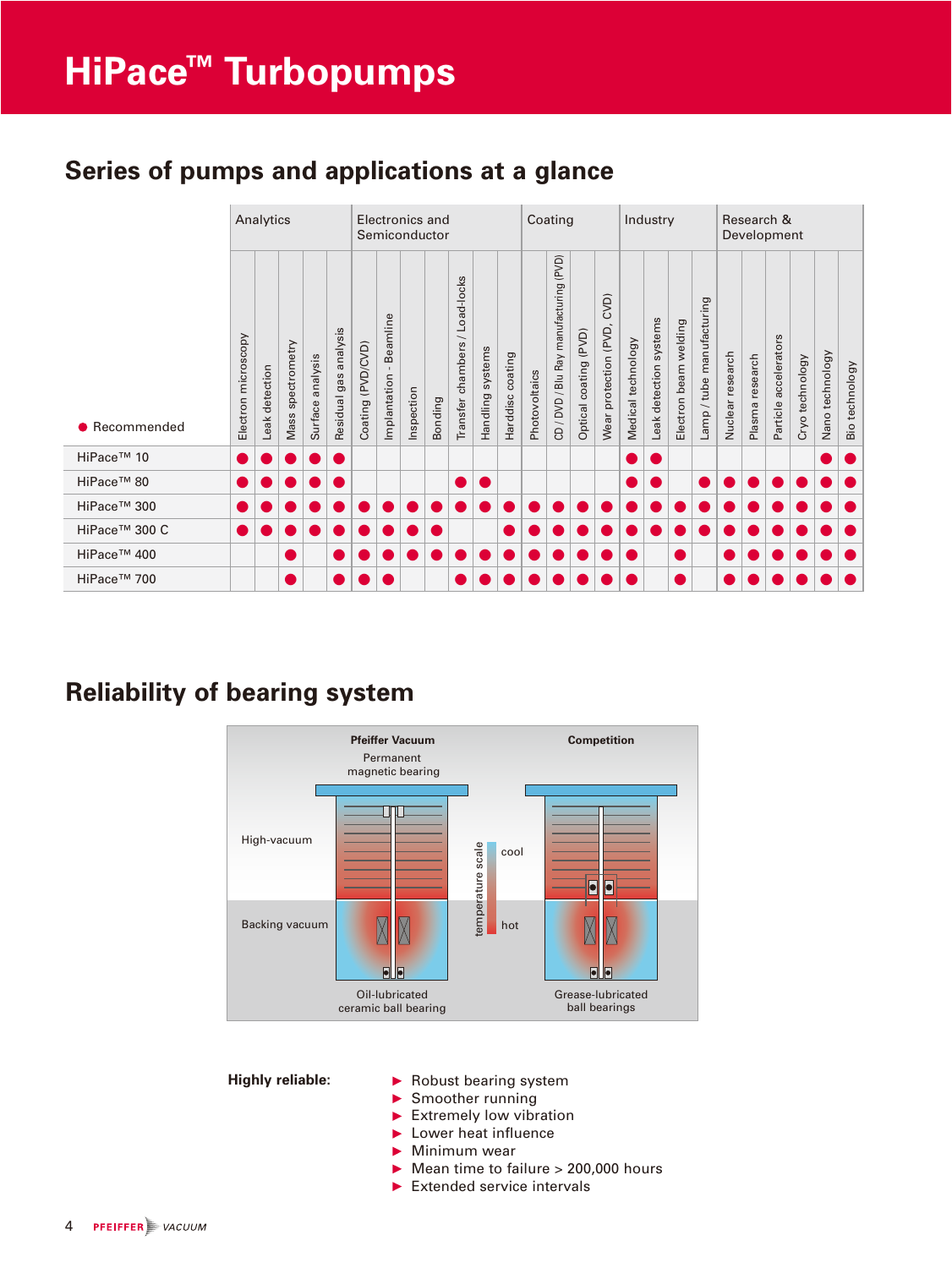#### **Drive concepts**

- $\blacktriangleright$  Integrated no cumbersome and costly cabling
- $\blacktriangleright$  Small physical size easy integration
- $\blacktriangleright$  Expanded remote functions higher flexibility
- $\blacktriangleright$  Shorter run-up time instantly ready
- Advanced pump management operating parameter monitoring
- $\blacktriangleright$  Designed for industrial applications -Protection Class IP 54
- Extremely low power consumption  $$ conserves energy
- $\blacktriangleright$  Innovative electronics maximum reliability

| <b>Drive</b>                | <b>TC 110</b>          |                        | TC 110 / TCP 350   TC 110 / TC 400 /<br><b>TCP 350</b> | TC 400 / TCP 350        |                         |
|-----------------------------|------------------------|------------------------|--------------------------------------------------------|-------------------------|-------------------------|
| Pump model                  | HiPace <sup>™</sup> 10 | HiPace <sup>™</sup> 80 | HiPace <sup>™</sup> 300*                               | HiPace <sup>™</sup> 400 | HiPace <sup>™</sup> 700 |
| Nominal connection diameter | <b>DN 25</b>           | DN 40 ISO-KF           | <b>DN 100 ISO-K</b>                                    | <b>DN 100 ISO-K</b>     | <b>DN 160 ISO-K</b>     |
|                             |                        | <b>DN 63 ISO-K</b>     | <b>DN 100 CF-F</b>                                     | <b>DN 100 CF-F</b>      | <b>DN 160 CF-F</b>      |
|                             |                        | <b>DN 63 CF-F</b>      | <b>DN 100 ISO-F</b>                                    | <b>DN 100 ISO-F</b>     | <b>DN 160 ISO-F</b>     |

\* HiPace 300 C only available with TC 400



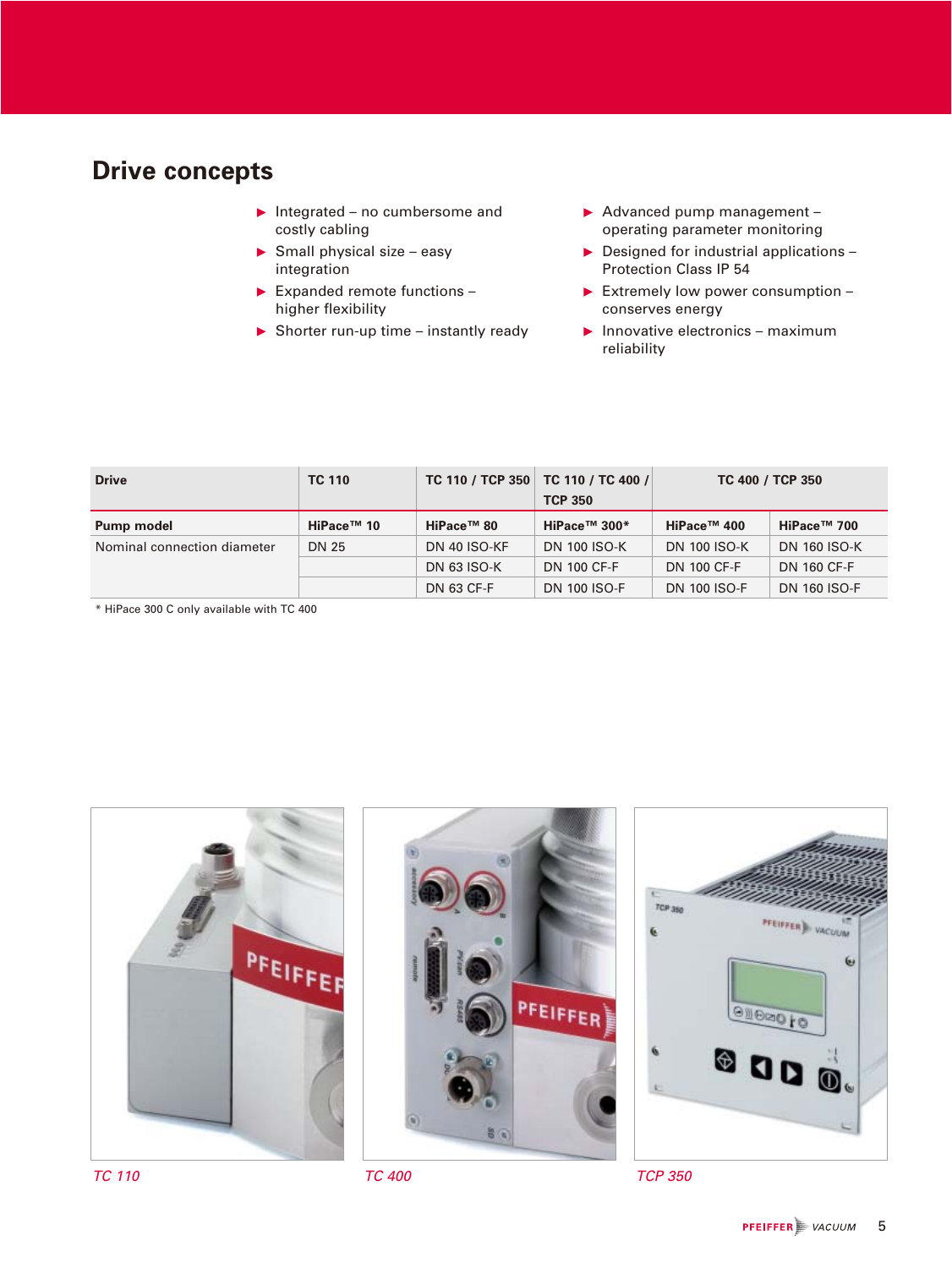## **HiPace™ Turbopumps**

#### **Dimensions**





ଟ 119.5

100

37.5

**HiPace™ 80, DN 63 ISO-K with TC 110**

 $HiPace™ 300,$ **DN 100 ISO-K with TC 110**



89.3

43°

30°

35° 43°

40°

43°

M5 (6x)

Ø86 Ø97

55



HV DN 63 ISO-K

149

VV DN 16 ISO-KF

**HiPace™ 400, DN 100 ISO-K with TC 400**

<sup>252</sup> **HiPace™ 700, DN 160 ISO-K with TC 400**







HV: High-vacuum / VV: Backing vacuum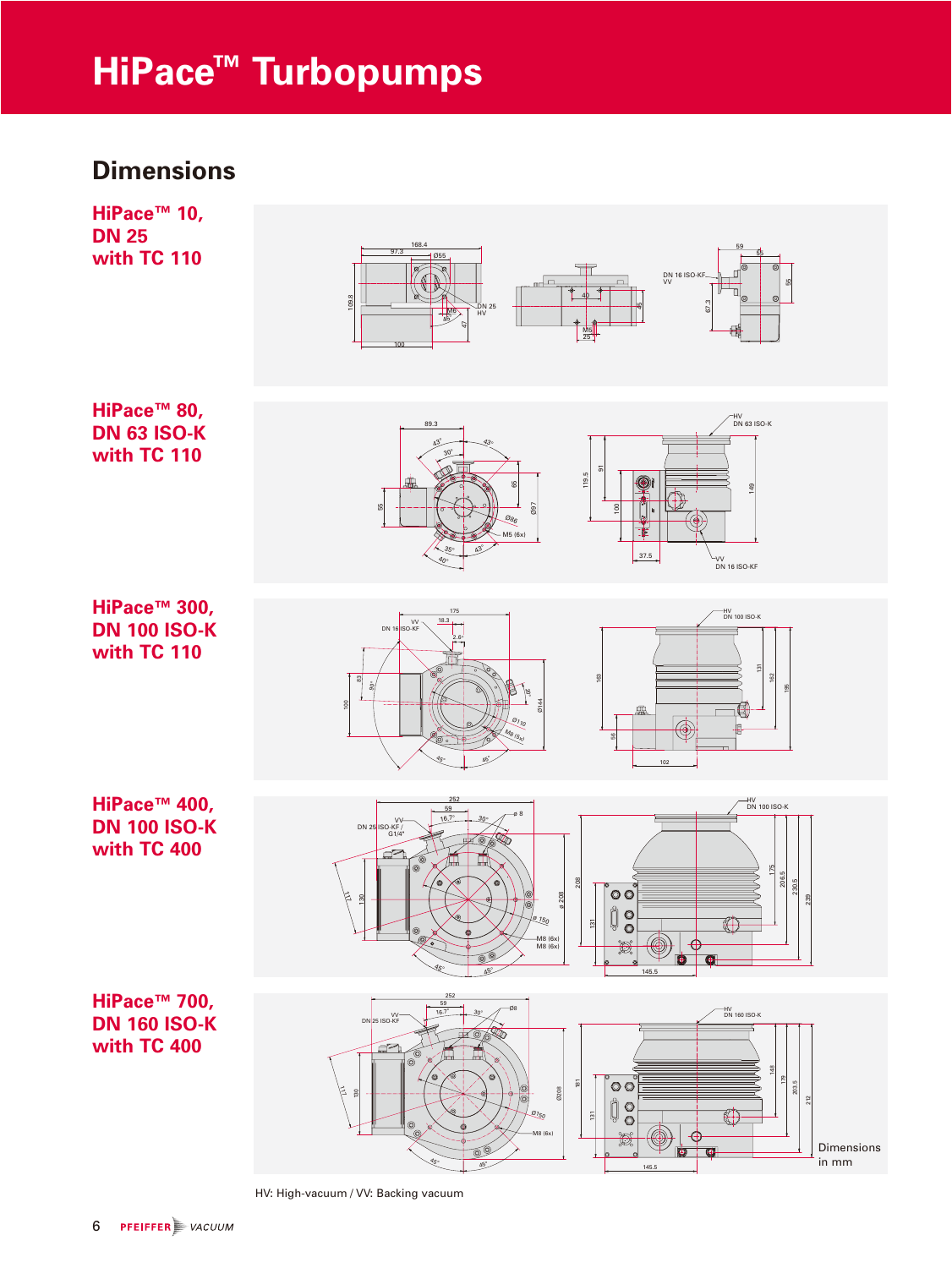### **Pumping speed**

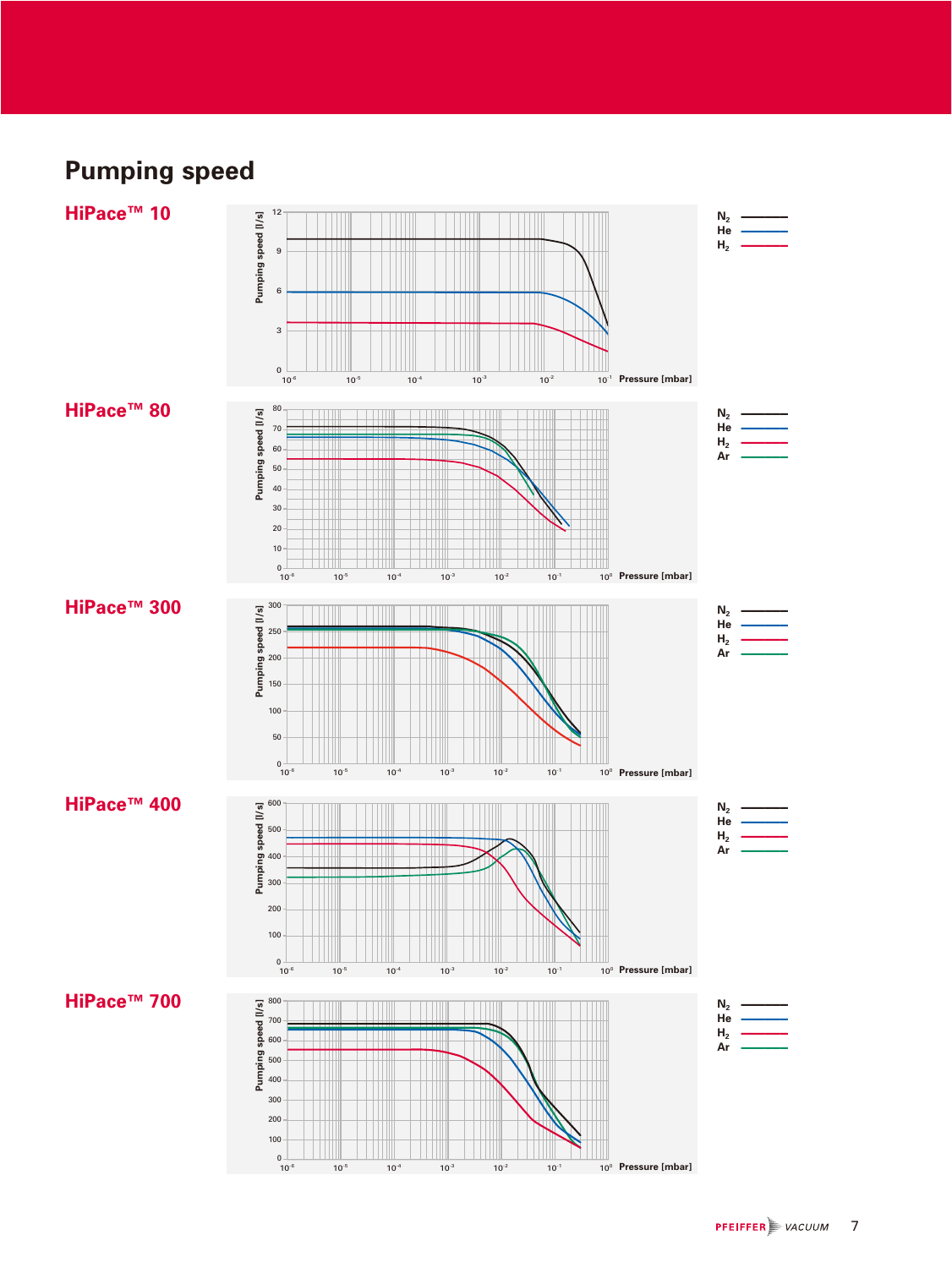#### **Technical data**

| Pump model                         | Unit       | HiPace <sup>™</sup> 10 | HiPace <sup>™</sup> 80   |
|------------------------------------|------------|------------------------|--------------------------|
| Nominal connection diameter        |            |                        |                          |
| Inlet                              |            | <b>DN 25</b>           | DN 63                    |
| Outlet                             |            | DN 16 ISO-KF / G 1/8"  | DN 16 ISO-KF / G 1/4"    |
| Venting connection                 |            | $\qquad \qquad -$      | G 1/8"                   |
| Run-up time                        | min        | 0.9                    | 1.75                     |
| Pumping speed for:                 |            |                        |                          |
| Nitrogen (N <sub>2</sub> )         | I/s        | 10                     | 67                       |
| Helium (He)                        | $\sqrt{s}$ | 6                      | 58                       |
| Hydrogen (H <sub>2</sub> )         | $\sqrt{s}$ | 3.7                    | 48                       |
| Argon (Ar)                         | $\sqrt{s}$ | 11.5                   | 66                       |
| Tetrafluoromethane ( $CF_A$ )      | $\sqrt{s}$ |                        |                          |
| Compression ratio for:             |            |                        |                          |
| Nitrogen $(N_2)$                   |            | $3 \cdot 10^{6}$       | $> 10^{11}$              |
| Helium (He)                        |            | $3 \cdot 10^{3}$       | $1.3 \cdot 10^{7}$       |
| Hydrogen (H <sub>2</sub> )         |            | $3 \cdot 10^{2}$       | $1.4 \cdot 10^{5}$       |
| Argon (Ar)                         |            | $3 \cdot 10^{7}$       | $> 10^{11}$              |
| Tetrafluoromethane ( $CF_4$ )      |            | —                      | $\overline{\phantom{0}}$ |
| Max. backing vacuum pressure       |            |                        |                          |
| Nitrogen $(N_2)$                   | mbar       | 25                     | 20                       |
| Max. gas throughput at rated speed |            |                        |                          |
| Nitrogen $(N_2)$                   | mbar I/s   | $\mathbf{0}$           | 2                        |
| Input voltage with controller      | V DC       | $24 \pm 5\%$           | $24 \pm 5\%$             |
| Max. power consumption             | W          | 30                     | 110                      |
| Weight                             | kg         | 1.9                    | 2.4                      |

### **Order numbers – Pumps**

| <b>Pump Model</b>                  | HiPace <sup>™</sup> 10   | HiPace <sup>™</sup> 80 |                    |                   | HiPace <sup>™</sup> 300 |                   |                   |  |  |
|------------------------------------|--------------------------|------------------------|--------------------|-------------------|-------------------------|-------------------|-------------------|--|--|
| <b>Drive</b> $\blacksquare$ Flange | DN 25                    | DN 40 ISO-KF           | <b>DN 63 ISO-K</b> | DN 63 CF-F        | <b>DN 100 ISO-K</b>     | DN 100 ISO-F      | DN 100 CF-F       |  |  |
| <b>TC 110</b>                      | <b>PM P03 960</b>        | <b>PM P03 942</b>      | <b>PM P03 940</b>  | <b>PM P03 941</b> | <b>PM P03 990</b>       | <b>PM P03 992</b> | <b>PM P03 991</b> |  |  |
| <b>TC 400</b>                      | $\overline{\phantom{0}}$ | -                      | -                  | -                 | <b>PM P03 900</b>       | <b>PM P03 902</b> | <b>PM P03 901</b> |  |  |
| <b>TCP 350</b>                     | $\overline{\phantom{0}}$ | <b>PM P03 945</b>      | <b>PM P03 943</b>  | <b>PM P03 944</b> | <b>PM P03 993</b>       | <b>PM P03 995</b> | <b>PM P03 994</b> |  |  |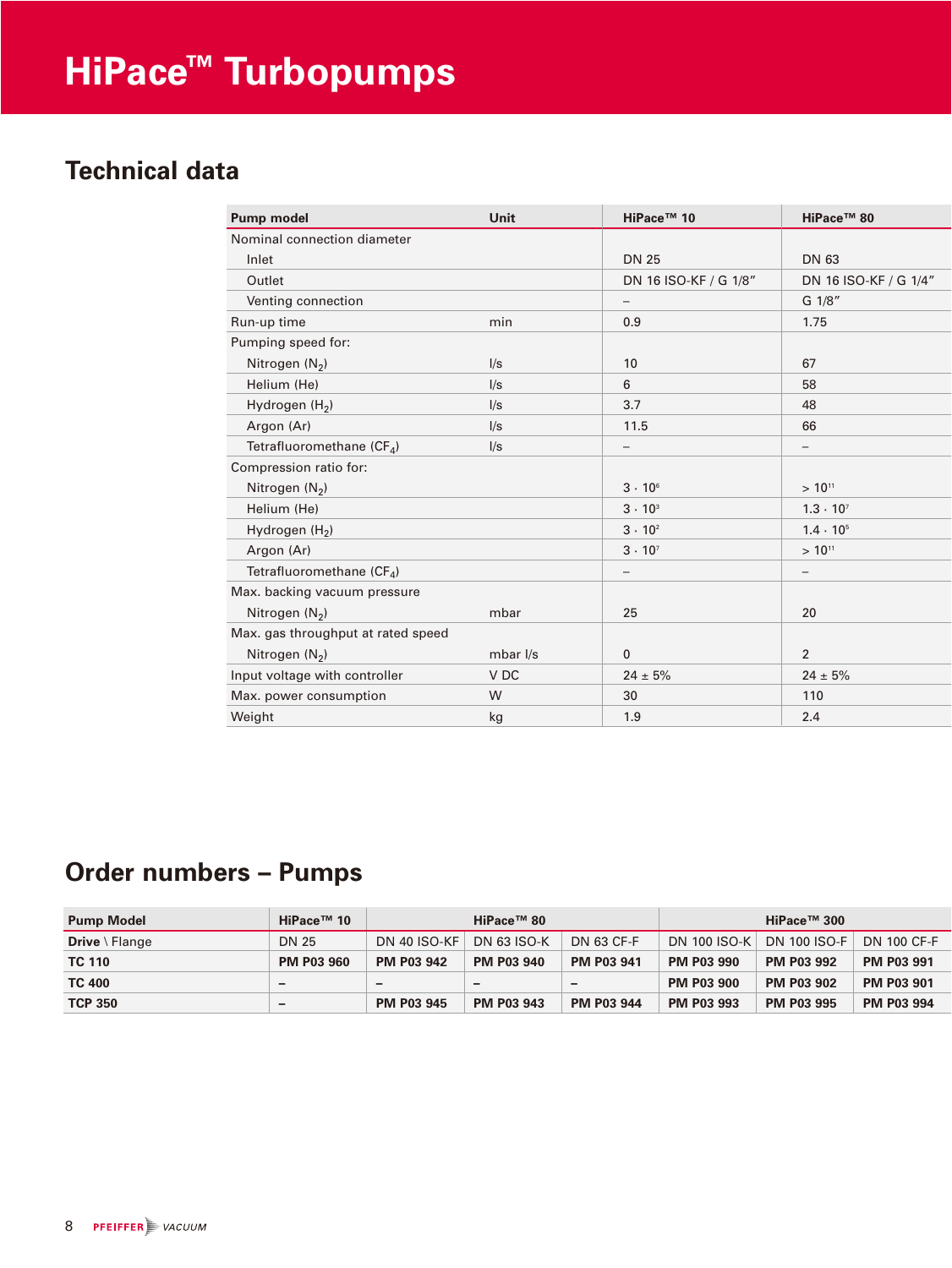| HiPace™ 300 / TC 110 | HiPace <sup>™</sup> 300 / TC 400 | HiPace™ 300 C / TC 400 | HiPace™ 400       | HiPace™ 700              |
|----------------------|----------------------------------|------------------------|-------------------|--------------------------|
|                      |                                  |                        |                   |                          |
| <b>DN 100</b>        | <b>DN 100</b>                    | <b>DN 100</b>          | <b>DN 100</b>     | <b>DN 160</b>            |
| DN 16 KF / G 1/4"    | DN 16 KF / G 1/4"                | DN 16 KF / G 1/4"      | DN 25 KF / G 1/4" | DN 25 KF / G 1/4"        |
| G 1/8"               | G 1/8"                           | G 1/8"                 | G 1/8"            | G 1/8"                   |
| 3.5                  | 1.8                              | 1.2                    | $2^{\circ}$       | $\overline{2}$           |
|                      |                                  |                        |                   |                          |
| 260                  | 260                              | 245                    | 355               | 685                      |
| 255                  | 255                              | 220                    | 470               | 655                      |
| 220                  | 220                              | 125                    | 445               | 555                      |
| 255                  | 255                              | 250                    | 320               | 665                      |
| $ \,$                | -                                | 195                    | -                 | -                        |
|                      |                                  |                        |                   |                          |
| $> 10^{11}$          | $> 10^{11}$                      | $> 10^6$               | $> 10^{11}$       | $> 10^{11}$              |
| $> 10^8$             | $> 10^8$                         | $2.2 \cdot 10^{3}$     | $3 \cdot 10^{7}$  | $3 \cdot 10^{7}$         |
| $9 \cdot 10^{5}$     | $9 \cdot 10^{5}$                 | $3 \cdot 10^{2}$       | $4 \cdot 10^{5}$  | $4 \cdot 10^{5}$         |
| $> 10^{11}$          | $> 10^{11}$                      | $> 10^{7}$             | $> 10^{11}$       | $> 10^{11}$              |
| $-$                  | $\overline{\phantom{0}}$         | $> 10^{7}$             | $\qquad \qquad -$ | $\overline{\phantom{0}}$ |
|                      |                                  |                        |                   |                          |
| 15                   | 20                               | 1                      | 11                | 11                       |
|                      |                                  |                        |                   |                          |
| 5                    | 14                               | 17                     | 6.5               | 6.5                      |
| $24 \pm 5%$          | $24 \pm 5%$                      | $24 \pm 5\%$           | $48 \pm 5\%$      | $48 \pm 5\%$             |
| 180                  | 300                              | 300                    | 420               | 420                      |
| $6.2 - 8.2$          | $6.7 - 8.7$                      | 6.4                    | $11.6 - 17.5$     | $11.5 - 17.4$            |

| HiPace™ 300 $C$   |                          |                          |                          | HiPace <sup>™</sup> 400 |                          | HiPace <sup>™</sup> 700 |                          |                          |  |
|-------------------|--------------------------|--------------------------|--------------------------|-------------------------|--------------------------|-------------------------|--------------------------|--------------------------|--|
| DN 100 ISO-K      | <b>DN 100 ISO-F</b>      | <b>DN 100 CF-F</b>       | <b>DN 100 ISO-K</b>      | DN 100 ISO-F            | DN 100 CF-F              | <b>DN 160 ISO-K</b>     | <b>DN 160 ISO-F</b>      | <b>DN 160 CF-F</b>       |  |
| -                 | $\overline{\phantom{0}}$ | $\overline{\phantom{0}}$ | $\overline{\phantom{0}}$ | -                       | $\overline{\phantom{0}}$ | -                       | $\overline{\phantom{0}}$ | $\overline{\phantom{0}}$ |  |
| <b>PM P03 906</b> | <b>PM P03 907</b>        | <b>PM P03 996</b>        | <b>PM P04 023</b>        | <b>PM P04 025</b>       | <b>PM P04 024</b>        | <b>PM P03 933</b>       | <b>PM P03 935</b>        | <b>PM P03 934</b>        |  |
|                   | -                        | -                        | <b>PM P04 026</b>        | <b>PM P04 028</b>       | <b>PM P04 027</b>        | <b>PM P04 080</b>       | <b>PM P04 082</b>        | <b>PM P04 081</b>        |  |

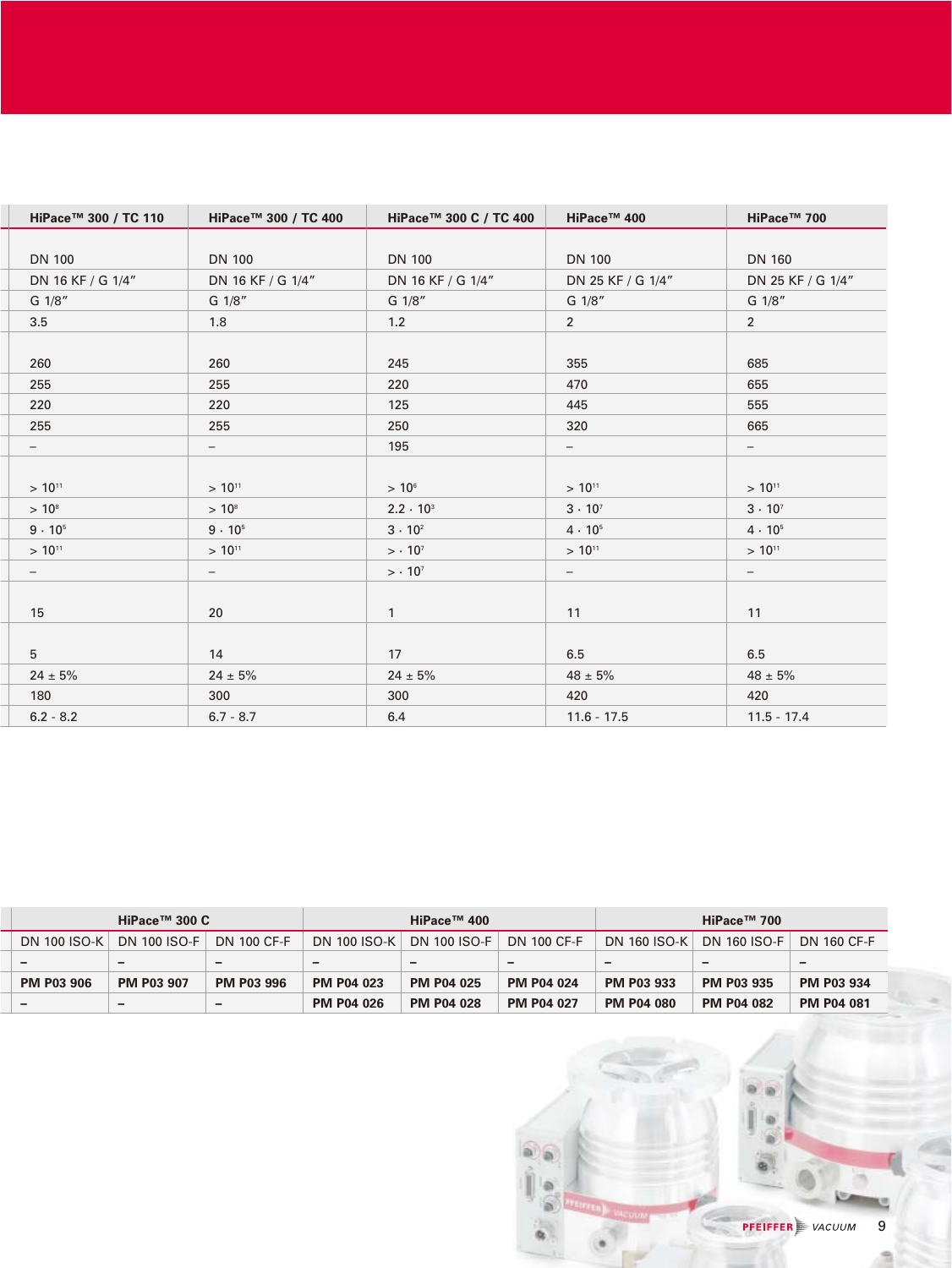### **Accessories HiPace™ 10 and HiPace™ 80**

| <b>Pump model</b>                                                   | HiPace <sup>™</sup> 10 |                   | HiPace <sup>™</sup> 80 |
|---------------------------------------------------------------------|------------------------|-------------------|------------------------|
| <b>Drive</b>                                                        | <b>TC 110</b>          | <b>TC 110</b>     | <b>TCP 350</b>         |
| Voltage                                                             | 24 Volt                | 24 Volt           | 24 Volt                |
| <b>Power supplies</b>                                               |                        |                   |                        |
| TPS wall rail fitting                                               |                        |                   |                        |
| <b>TPS 110</b>                                                      | PM 061 340 -T          | PM 061 340 -T     |                        |
| TPS 19" rack module                                                 |                        |                   |                        |
| <b>TPS 111</b>                                                      | PM 061 344 -T          | PM 061 344 -T     |                        |
| DCU with integrated power supply                                    |                        |                   |                        |
| <b>DCU 110</b>                                                      | <b>PM C01 820</b>      | <b>PM C01 820</b> |                        |
| Control and display units                                           |                        |                   |                        |
| DCU 002 <sup>1)</sup>                                               | PM 061 348 -T          | PM 061 348 -T     | PM 061 348 -T          |
| <b>HPU 001</b>                                                      | PM 051 510 -T          | PM 051 510 -T     | PM 051 510 -T          |
| <b>Accessories for HPU</b>                                          |                        |                   |                        |
| (power supply, software and PC cable)                               | PM 061 005 -T          | PM 061 005 -T     | PM 061 005 -T          |
| <b>Cables</b>                                                       |                        |                   |                        |
| Mains cable, 3 m                                                    |                        |                   |                        |
| with Euro-style safety plug (230 V AC)                              | P 4564 309 ZA          | P 4564 309 ZA     | P 4564 309 ZA          |
| with UL plug $(115 V AC)$                                           | P 4564 309 ZE          | P 4564 309 ZE     | P 4564 309 ZE          |
| with UL plug (208 V AC)                                             | P 4564 309 ZF          | P 4564 309 ZF     | P 4564 309 ZF          |
| Connection cable, 3 m                                               |                        |                   |                        |
| TC 110 - TPS/DCU 110/180 with accessory ports, RS-485               | PM 061 351 -T          | PM 061 351 -T     |                        |
| TC 110 - TPS/DCU 110/180 with bridges, RS-485                       | PM 061 350 -T          | PM 061 350 -T     |                        |
| TCP 350 - HiPace (für TC 110) M8                                    |                        |                   | PM 061 353 -T          |
| External drive unit <sup>11</sup>                                   |                        |                   |                        |
| <b>TCP 350</b>                                                      |                        |                   | <b>PM C01 740</b>      |
| TCP 350 PB (Profibus)                                               |                        |                   | PM C01 741             |
| TCP 350 DN (DeviceNet)                                              |                        |                   | <b>PM C01 742</b>      |
| <b>Venting accessories</b>                                          |                        |                   |                        |
| Venting valve, G1/8"; with cable, M8 plug                           |                        | PM Z01 290        | PM Z01 290             |
| Air drier TTV 001                                                   |                        | PM Z00 121        | PM Z00 121             |
| <b>Cooling accessories</b>                                          |                        |                   |                        |
| Air cooling                                                         |                        | <b>PM Z01 300</b> | <b>PM Z01 300</b>      |
| Water cooling                                                       |                        | PM 016 623 -T     | PM 016 623 -T          |
| Heating accessories (Only for CF-F flange)                          |                        |                   |                        |
| Heating jacket 230 V AC, Euro-style safety plug, M8 plug            |                        | PM 061 360 -T     | PM 061 360 -T          |
| Heating jacket 208 V AC, UL plug, M8 plug                           |                        | PM 061 361 -T     | PM 061 361 -T          |
| Heating jacket 115 V AC, UL plug, M8 plug                           |                        | PM 061 362 -T     | PM 061 362 -T          |
| <b>Backing pump control</b>                                         |                        |                   |                        |
| 5 A relay box, single-phase (diaphragm pump), M8 plug               | PM 061 372 -T          | PM 061 372 -T     | PM 061 372 -T          |
| 20 A mechanical relay box, single-phase (rotary vane pump), M8 plug | PM 061 373 -T          | PM 061 373 -T     | PM 061 373 -T          |
| Connection cable for relay box TCP 350, M8 socket                   |                        |                   | PM 061 376 -T          |
| Backing vacuum safety valve TVV 001; 230 V DC                       | <b>PM Z01 205</b>      | <b>PM Z01 205</b> | PM Z01 205             |
| Backing vacuum safety valve TVV 001; 115 V DC                       | <b>PM Z01 206</b>      | <b>PM Z01 206</b> | <b>PM Z01 206</b>      |

1) The usage of the DCU 002 or the USB/RS-485 converter with TCP 350 is only possible with the connection cable PM 051 726-T.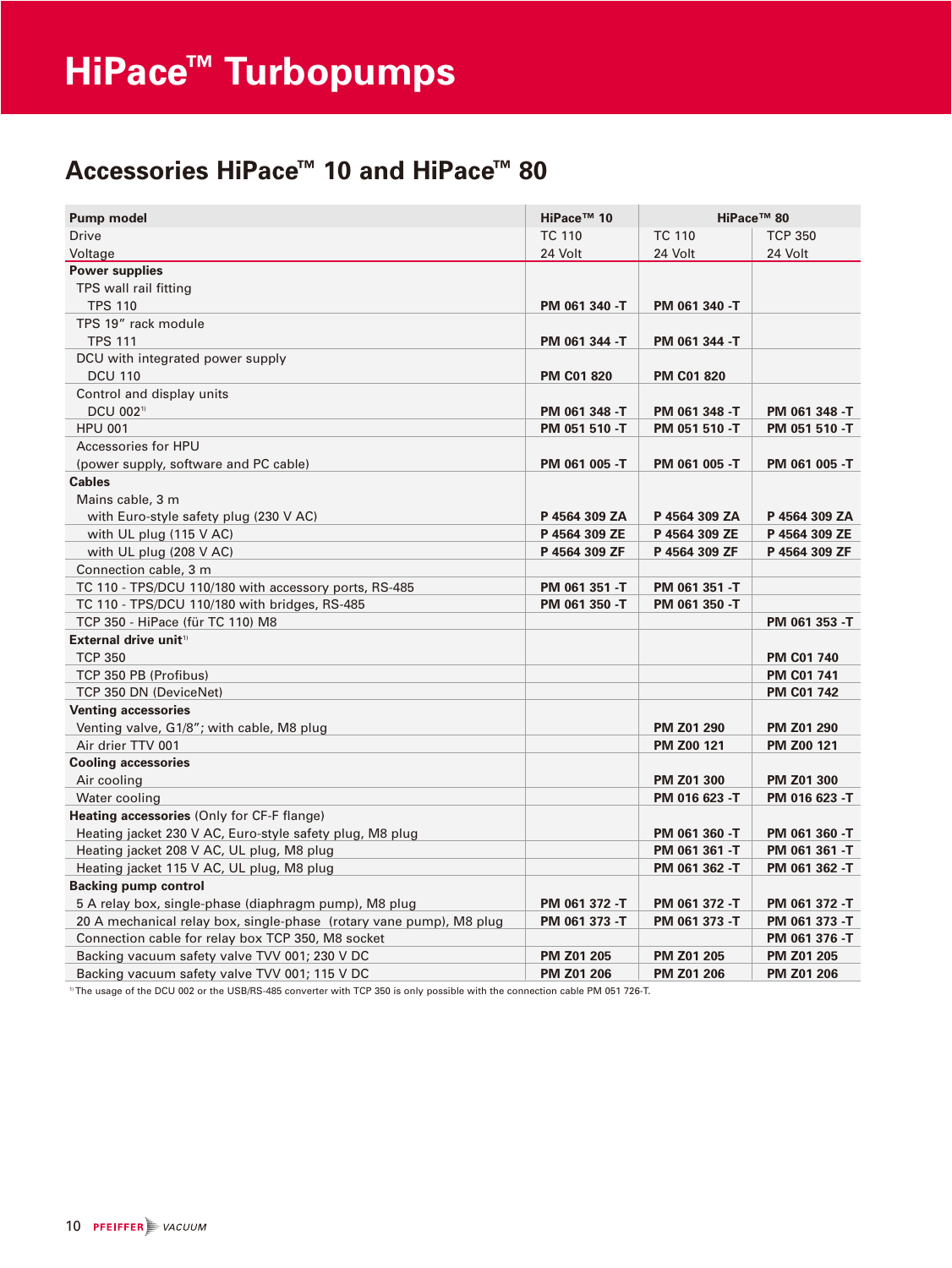| <b>Pump model</b>                                                     | HiPace <sup>™</sup> 10 |                | HiPace <sup>™</sup> 80 |
|-----------------------------------------------------------------------|------------------------|----------------|------------------------|
| <b>Drive</b>                                                          | <b>TC 110</b>          | <b>TC 110</b>  | <b>TCP 350</b>         |
| Voltage                                                               | 24 Volt                | 24 Volt        | 24 Volt                |
| <b>General accessories</b>                                            |                        |                |                        |
| Sealing gas valve                                                     |                        | PM Z01 310     | PM Z01 310             |
| Sealing gas throttle                                                  |                        | PM Z01 316     | PM Z01 316             |
| Connection adapter DN 25 ISO-KF                                       | PM 093 315 -T          |                |                        |
| Coated centering ring (only ISO-K; ISO-F pumps), DN 63 ISO-K          |                        | PM 016 206 -U  | PM 016 206 - U         |
| Centering ring, DN 25 ISO-KF                                          | PF 110 125 -T          |                |                        |
| Centering ring, DN 40 ISO-KF                                          |                        | PF 110 140 -T  | PF 110 140 -T          |
| Centering ring with integrated mesh screen, DN 25 ISO-KF              | PF 113 225 -T          |                |                        |
| Centering ring with integrated mesh screen, DN 40 ISO-KF              |                        | PF 113 240 -T  | PF 113 240 -T          |
| Coated centering ring with protection screen                          |                        |                |                        |
| (only ISO-K; ISO-F), DN 63 ISO-K                                      |                        | PM 016 208 -U  | PM 016 208 - U         |
| Protection screen (only for pumps with CF-F flange), DN 63 CF-F       |                        | PM 016 333     | PM 016 333             |
| Coated centering ring with protection screen                          |                        | PM 016 207 - U | PM 016 207 - U         |
| Splinter shield                                                       |                        | PM 016 312     | PM 016 312             |
| Centering ring with integrated splinter shield                        |                        | PM 006 375 -X  | PM 006 375 -X          |
| Vibration damper, DN 40 ISO-KF                                        |                        | PM 006 799 -X  | PM 006 799 -X          |
| Vibration damper, DN 63 ISO-K                                         |                        | PM 006 800 -X  | PM 006 800 -X          |
| Vibration damper, DN 63 CF-F                                          |                        | PM 006 801 -X  | PM 006 801 -X          |
| USB/RS-485 converter <sup>1)</sup>                                    | PM 061 207 -T          | PM 061 207 -T  | PM 061 207 -T          |
| Interface cable, 3 m, M12                                             | PM 061 283 -T          | PM 061 283 -T  |                        |
| Y-Connector M12 für RS-485                                            | P 4723 010             | P 4723 010     |                        |
| Interface cable RJ45 on M12 for HiPace                                | PM 051 726 -T          | PM 051 726 -T  | PM 051 726 -T          |
| <b>Mounting materials</b>                                             |                        |                |                        |
| Coated centering ring with 4 claws, screws and washers                | PM 016 627 -T          |                |                        |
| Coated centering ring, bracket screws, DN 63 ISO-K                    |                        | PM 016 360 -T  | PM 016 360 -T          |
| Coated centering ring, protection screen, bracket screws, DN 63 ISO-K |                        | PM 016 362 -T  | PM 016 362 -T          |
| Coated centering ring, splinter shield, bracket screws, DN 63 ISO-K   |                        | PM 016 361 -T  | PM 016 361 -T          |
| Set of hexagon screws for CF-F flanges                                |                        | PM 016 683 -T  | PM 016 683 -T          |
| Set of stud screws for CF-F flanges                                   |                        | PM 016 684 -T  | PM 016 684 -T          |
| Clamping ring with centering ring, DN 40 ISO-KF                       |                        | PM 016 625 -T  | PM 016 625 -T          |
| Clamping ring with centering ring/splinter shield, DN 40 ISO-KF       |                        | PM 016 626 -T  | PM 016 626 -T          |
| Coated centerring ring DN 63 ISO-K, 4 claws M8                        |                        | PM 016 510 -T  | PM 016 510 -T          |
| Coated centerring ring DN 63 ISO-K, protection screen, 4 claws M8     |                        | PM 016 512 -T  | PM 016 512 -T          |
| Coated centerring ring DN 63 ISO-K, splinter shield, 4 claws M10      |                        | PM 016 511 -T  | PM 016 511 -T          |

<sup>1)</sup> The usage of the DCU 002 or the USB/RS-485 converter with TCP 350 is only possible with the connection cable PM 051 726-T.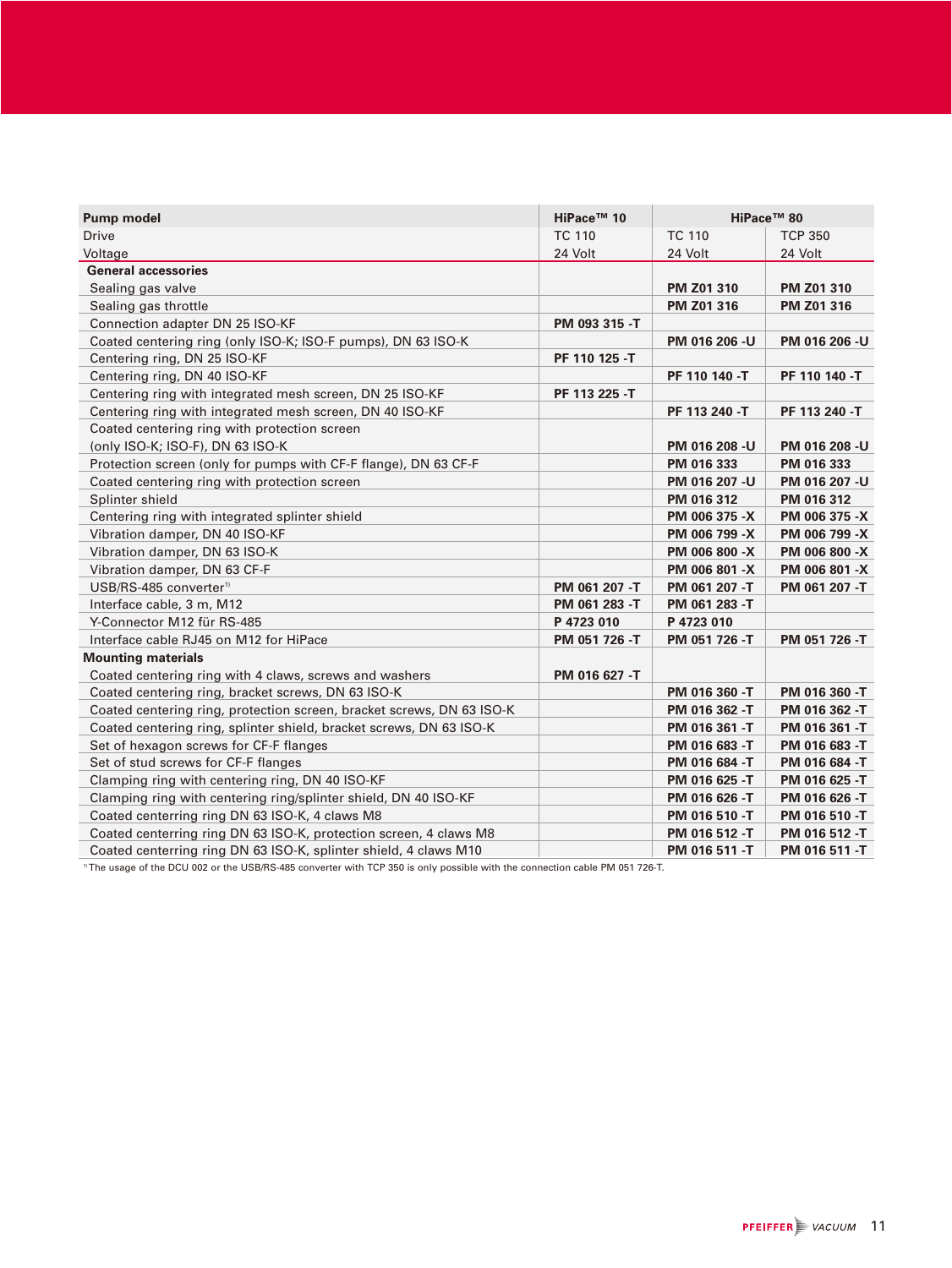### **Accessories HiPace™ 300**

| <b>Pump model</b>                                                    |                   | HiPace™ 300       |                   |
|----------------------------------------------------------------------|-------------------|-------------------|-------------------|
| Drive                                                                | <b>TC 110</b>     | <b>TC 400</b>     | <b>TCP 350</b>    |
| Voltage                                                              | 24 Volt           | 24 Volt           | 48 Volt           |
| <b>Power supplies</b>                                                |                   |                   |                   |
| TPS wall rail fitting                                                |                   |                   |                   |
| <b>TPS 180</b>                                                       | PM 061 341 -T     |                   |                   |
| <b>TPS 310</b>                                                       |                   | PM 061 342 -T     |                   |
| TPS 19" rack module                                                  |                   |                   |                   |
| <b>TPS 181</b>                                                       | PM 061 345 -T     |                   |                   |
| <b>TPS 311</b>                                                       |                   | PM 061 346 -T     |                   |
| DCU with integrated power supply                                     |                   |                   |                   |
| <b>DCU 180</b>                                                       | <b>PM C01 821</b> |                   |                   |
| <b>DCU 310</b>                                                       |                   | <b>PM C01 822</b> |                   |
| Control and display units                                            |                   |                   |                   |
| DCU 002 <sup>1)</sup>                                                | PM 061 348 -T     | PM 061 348 -T     | PM 061 348 -T     |
| <b>HPU 001</b>                                                       | PM 051 510 -T     | PM 051 510 -T     | PM 051 510 -T     |
| Accessories for HPU                                                  |                   |                   |                   |
| (power supply, software and PC cable)                                | PM 061 005 -T     | PM 061 005 -T     | PM 061 005 -T     |
| <b>Cables</b>                                                        |                   |                   |                   |
| Mains cable, 3 m                                                     |                   |                   |                   |
| with Euro-style safety plug (230 V AC)                               | P 4564 309 ZA     | P 4564 309 ZA     | P 4564 309 ZA     |
| with UL plug $(115 V AC)$                                            | P 4564 309 ZE     | P 4564 309 ZE     | P 4564 309 ZE     |
| with UL plug (208 V AC)                                              | P 4564 309 ZF     | P 4564 309 ZF     | P 4564 309 ZF     |
| Connection cable, 3 m                                                |                   |                   |                   |
| TC 110 - TPS/DCU 110/180 with accessory ports, RS-485                | PM 061 351 -T     |                   |                   |
| TC 110 - TPS/DCU 110/180 with bridges, RS-485                        | PM 061 350 -T     |                   |                   |
| TC 400 - TPS/DCU 310/400                                             |                   | PM 061 352 -T     |                   |
| TCP 350 - HiPace (for TC 400) M12                                    |                   |                   | PM 061 356 -T     |
| External drive unit <sup>11</sup>                                    |                   |                   |                   |
| <b>TCP 350</b>                                                       |                   |                   | <b>PM C01 740</b> |
| TCP 350 PB (Profibus)                                                |                   |                   | <b>PM C01 741</b> |
| TCP 350 DN (DeviceNet)                                               |                   |                   | <b>PM C01 742</b> |
| <b>Venting accessories</b>                                           |                   |                   |                   |
| Venting valve, G1/8"; with cable, M8 plug                            | <b>PM Z01 290</b> |                   |                   |
| Venting valve, G1/8"; with cable, M12 plug                           |                   | PM Z01 291        | <b>PM Z01 291</b> |
| Air drier TTV 001                                                    | PM Z00 121        | PM Z00 121        | PM Z00 121        |
| <b>Cooling accessories</b>                                           |                   |                   |                   |
| Air cooling                                                          | <b>PM Z01 301</b> | PM Z01 302        | <b>PM Z01 302</b> |
| Water cooling                                                        | PM 016 624 -T     |                   |                   |
| Heating accessories (Only for CF-F flange)                           |                   |                   |                   |
| Heating jacket 230 V AC, Euro-style safety plug, M8 plug             | PM 061 363 -T     |                   |                   |
| Heating jacket 208 V AC, UL plug, M8 plug                            | PM 061 364 -T     |                   |                   |
| Heating jacket 115 V AC, UL plug, M8 plug                            | PM 061 365 -T     |                   |                   |
| Heating jacket 230 V AC, Euro-style safety plug, M12 plug            |                   | PM 061 366 -T     | PM 061 366 -T     |
| Heating jacket 208 V AC, UL plug, M12 plug                           |                   | PM 061 367 -T     | PM 061 367 -T     |
| Heating jacket 115 V AC, UL plug, M12 plug                           |                   | PM 061 368 -T     | PM 061 368 -T     |
| <b>Backing pump control</b>                                          |                   |                   |                   |
| 5 A relay box, single-phase (diaphragm pump), M8 plug                | PM 061 372 -T     |                   |                   |
| 20 A mechanical relay box, single-phase (rotary vane pump), M8 plug  | PM 061 373 -T     |                   |                   |
| 5 A relay box, single-phase (diaphragm pump), M12 plug               |                   | PM 061 374 -T     | PM 061 374 -T     |
| 20 A mechanical relay box, single-phase (rotary vane pump), M12 plug |                   | PM 061 375 -T     | PM 061 375 -T     |
| Connection cable for relay box TCP 350, M12 socket                   |                   |                   | PM 061 377 -T     |
| Backing vacuum safety valve TVV 001; 230 V DC                        | PM Z01 205        | PM Z01 205        | PM Z01 205        |
| Backing vacuum safety valve TVV 001; 115 V DC                        | PM Z01 206        | PM Z01 206        | PM Z01 206        |

1) The usage of the DCU 002 or the USB/RS-485 converter with TCP 350 is only possible with the connection cable PM 051 726-T.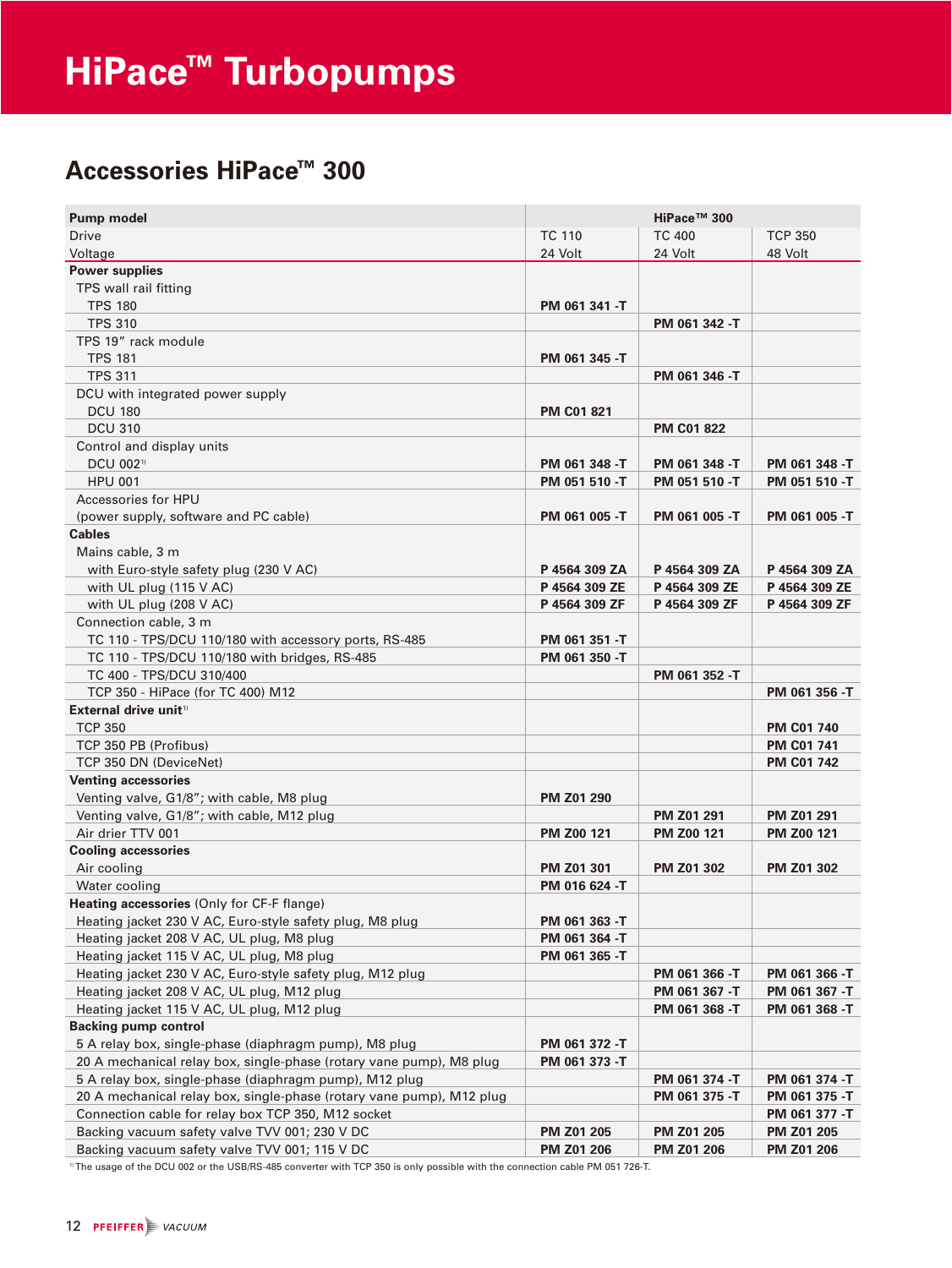| <b>Pump model</b>                                                 |                | HiPace™ 300    |                   |
|-------------------------------------------------------------------|----------------|----------------|-------------------|
| <b>Drive</b>                                                      | <b>TC 110</b>  | <b>TC 400</b>  | <b>TCP 350</b>    |
| Voltage                                                           | 24 Volt        | 24 Volt        | 48 Volt           |
| <b>General accessories</b>                                        |                |                |                   |
| Sealing gas valve                                                 | PM Z01 311     | PM Z01 312     | <b>PM Z01 312</b> |
| Sealing gas throttle                                              | PM Z01 317     | PM Z01 317     | PM Z01 317        |
| Coated centering ring (only ISO-K; ISO-F pumps), DN 100 ISO-K     | PM 016 210 -U  | PM 016 210 -U  | PM 016 210 -U     |
| Coated centering ring with protection screen (only ISO-K; ISO-F), |                |                |                   |
| <b>DN 100 ISO-K</b>                                               | PM 016 212 -U  | PM 016 212 -U  | PM 016 212 -U     |
| Protection screen (only for pumps with CF-F flange), DN 100 CF-F  | PM 016 336     | PM 016 336     | PM 016 336        |
| Coated centering ring with splinter shield                        | PM 016 211 - U | PM 016 211 - U | PM 016 211 - U    |
| Splinter shield                                                   | PM 016 315     | PM 016 315     | PM 016 315        |
| Vibration damper, DN 100 ISO-K                                    | PM 006 459 -X  | PM 006 459 -X  | PM 006 459 -X     |
| Vibration damper, DN 100 CF-F                                     | PM 006 488 -X  | PM 006 488 -X  | PM 006 488 -X     |
| USB/RS-485 converter <sup>1)</sup>                                | PM 061 207 -T  | PM 061 207 -T  | PM 061 207 -T     |
| Interface cable, 3 m, M12                                         | PM 061 283 -T  | PM 061 283 -T  | PM 061 283 -T     |
| Y-Connector M12 to RS-485                                         | P 4723 010     | P 4723 010     |                   |
| Y-connector M12 accessory                                         |                | P 4723 012     |                   |
| Interface cable RJ45 on M12 for HiPace                            | PM 051 726 -T  | PM 051 726 -T  | PM 051 726 -T     |
| <b>Mounting materials</b>                                         |                |                |                   |
| Coated centering ring,                                            |                |                |                   |
| bracket screws 6 x M10, DN 100 ISO-K                              | PM 016 365 -T  | PM 016 365 -T  | PM 016 365 -T     |
| Coated centering ring, protection screen,                         |                |                |                   |
| bracket screws 6 x M10, DN 100 ISO-K                              | PM 016 367 -T  | PM 016 367 -T  | PM 016 367 -T     |
| Coated centering ring, splinter shield,                           |                |                |                   |
| bracket screws 6 x M10, DN 100 ISO-K                              | PM 016 366 -T  | PM 016 366 -T  | PM 016 366 -T     |
| Set of hexagon screws for CF-F flanges                            | PM 016 690 -T  | PM 016 690 -T  | PM 016 690 -T     |
| Set of stud screws for CF-F flanges                               | PM 016 692 -T  | PM 016 692 -T  | PM 016 692 -T     |
| Coated centering ring, hexagon screws                             | PM 016 450 -T  | PM 016 450 -T  | PM 016 450 -T     |
| Coated centering ring, protection screen, hexagon screws          | PM 016 452 -T  | PM 016 452 -T  | PM 016 452 -T     |
| Coated centering ring, splinter shield, hexagon screws            | PM 016 451 -T  | PM 016 451 -T  | PM 016 451 -T     |
| Coated centering ring, stud screws                                | PM 016 455 -T  | PM 016 455 -T  | PM 016 455 -T     |
| Coated centering ring, protection screen, stud screws             | PM 016 457 -T  | PM 016 457 -T  | PM 016 457 -T     |
| Coated centering ring, splinter shield, stud screws               | PM 016 456 -T  | PM 016 456 -T  | PM 016 456 -T     |

<sup>1)</sup> The usage of the DCU 002 or the USB/RS-485 converter with TCP 350 is only possible with the connection cable PM 051 726-T.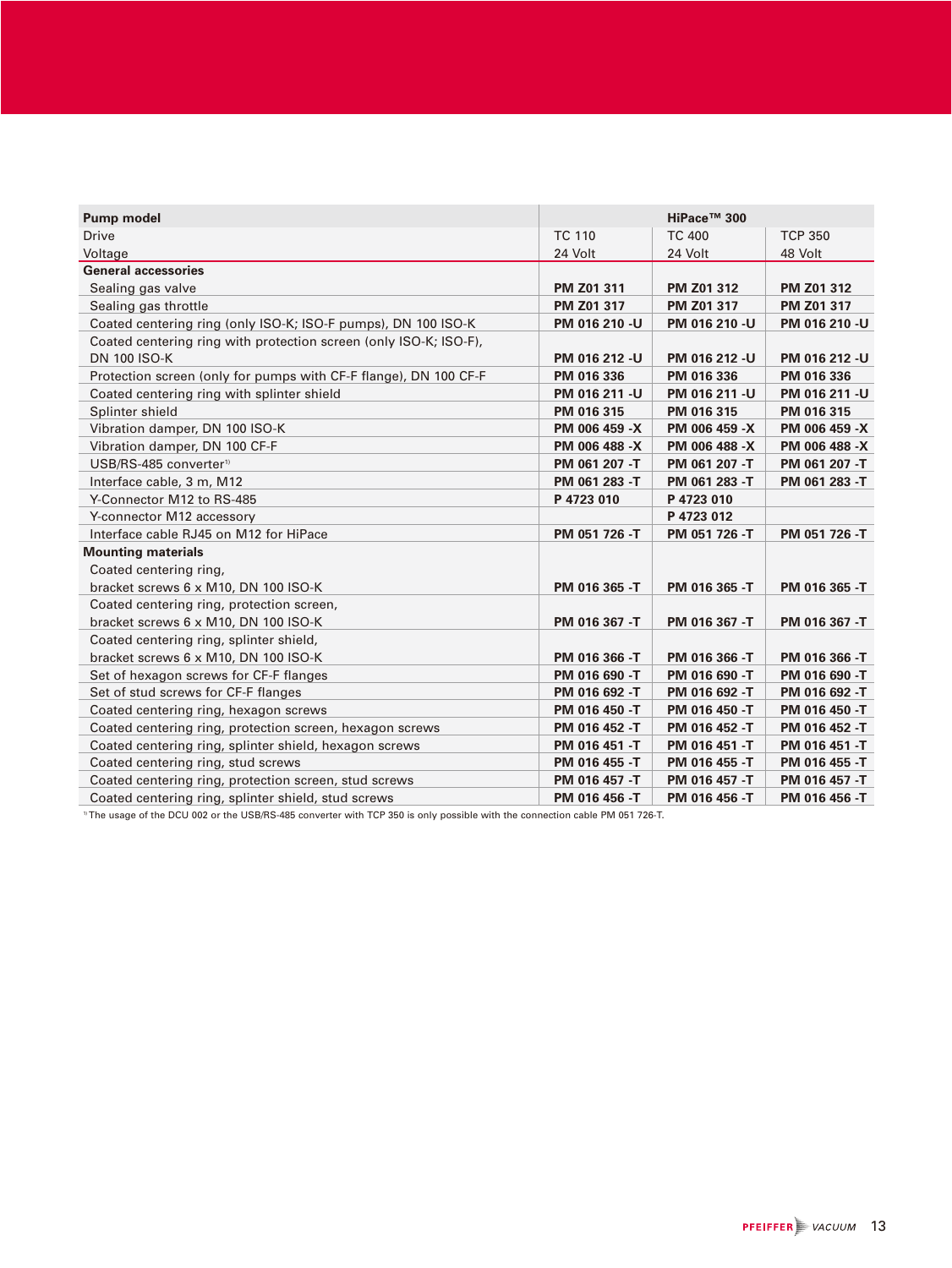### **Accessories HiPace™ 400 and HiPace™ 700**

| Pump model                                 |                   | HiPace <sup>™</sup> 400 | HiPace™ 700       |                   |  |  |
|--------------------------------------------|-------------------|-------------------------|-------------------|-------------------|--|--|
| <b>Drive</b>                               | <b>TC 400</b>     | <b>TCP 350</b>          | <b>TC 400</b>     | <b>TCP 350</b>    |  |  |
| Voltage                                    | 48 Volt           | 48 Volt                 | 48 Volt           | 48 Volt           |  |  |
| <b>Power supplies</b>                      |                   |                         |                   |                   |  |  |
| TPS wall rail fitting                      |                   |                         |                   |                   |  |  |
| <b>TPS 400</b>                             | PM 061 343 -T     |                         | PM 061 343 -T     |                   |  |  |
| TPS 19" rack module                        |                   |                         |                   |                   |  |  |
| <b>TPS 401</b>                             | PM 061 347 -T     |                         | PM 061 347 -T     |                   |  |  |
| DCU with integrated power supply           |                   |                         |                   |                   |  |  |
| <b>DCU 400</b>                             | <b>PM C01 823</b> |                         | <b>PM C01 823</b> |                   |  |  |
| Control and display units                  |                   |                         |                   |                   |  |  |
| DCU 002 <sup>1)</sup>                      | PM 061 348 -T     | PM 061 348 -T           | PM 061 348 -T     | PM 061 348 -T     |  |  |
| <b>HPU 001</b>                             | PM 051 510 -T     | PM 051 510 -T           | PM 051 510 -T     | PM 051 510 -T     |  |  |
| Accessories for HPU                        |                   |                         |                   |                   |  |  |
| (power supply, software and PC cable)      | PM 061 005 -T     | PM 061 005 -T           | PM 061 005 -T     | PM 061 005 -T     |  |  |
| <b>Cables</b>                              |                   |                         |                   |                   |  |  |
| Mains cable, 3 m                           |                   |                         |                   |                   |  |  |
| with Euro-style safety plug (230 V AC)     | P 4564 309 ZA     | P 4564 309 ZA           | P 4564 309 ZA     | P 4564 309 ZA     |  |  |
| with UL plug (115 V AC)                    | P 4564 309 ZE     | P 4564 309 ZE           | P 4564 309 ZE     | P 4564 309 ZE     |  |  |
| with UL plug (208 V AC)                    | P 4564 309 ZF     | P 4564 309 ZF           | P 4564 309 ZF     | P 4564 309 ZF     |  |  |
| Connection cable, 3 m                      |                   |                         |                   |                   |  |  |
| TC 400 - TPS/DCU 310/400                   | PM 061 352 -T     |                         | PM 061 352 -T     |                   |  |  |
| TCP 350 - HiPace (for TC 400) M12          |                   | PM 061 356 -T           |                   | PM 061 356 -T     |  |  |
| External drive unit <sup>11</sup>          |                   |                         |                   |                   |  |  |
| <b>TCP 350</b>                             |                   | <b>PM C01 740</b>       |                   | <b>PM C01 740</b> |  |  |
| TCP 350 PB (Profibus)                      |                   | <b>PM C01 741</b>       |                   | <b>PM C01 741</b> |  |  |
| TCP 350 DN (DeviceNet)                     |                   | <b>PM C01 742</b>       |                   | <b>PM C01 742</b> |  |  |
| <b>Venting accessories</b>                 |                   |                         |                   |                   |  |  |
| Venting valve, G1/8"; with cable, M12 plug | PM Z01 291        | PM Z01 291              | PM Z01 291        | PM Z01 291        |  |  |
| Air drier TTV 001                          | PM Z00 121        | <b>PM Z00 121</b>       | PM Z00 121        | PM Z00 121        |  |  |
| <b>Cooling accessories</b>                 |                   |                         |                   |                   |  |  |
| Air cooling                                | PM Z01 303        | PM Z01 303              | PM Z01 303        | PM Z01 303        |  |  |
| Heating accessories (Only for CF-F flange) |                   |                         |                   |                   |  |  |
| Heating jacket 230 V AC,                   |                   |                         |                   |                   |  |  |
| Euro-style safety plug, M12 plug           | PM 061 369 -T     | PM 061 369 -T           | PM 061 369 -T     | PM 061 369 -T     |  |  |
| Heating jacket 208 V AC, UL plug, M12 plug | PM 061 370 -T     | PM 061 370 -T           | PM 061 370 -T     | PM 061 370 -T     |  |  |
| Heating jacket 115 V AC, UL plug, M12 plug | PM 061 371 -T     | PM 061 371 -T           | PM 061 371 -T     | PM 061 371 -T     |  |  |
| <b>Backing pump control</b>                |                   |                         |                   |                   |  |  |
| 5 A relay box, single-phase                |                   |                         |                   |                   |  |  |
| (diaphragm pump), M12 plug                 | PM 061 374 -T     | PM 061 374 -T           | PM 061 374 -T     | PM 061 374 -T     |  |  |
| 20 A mechanical relay box, single-phase    |                   |                         |                   |                   |  |  |
| (rotary vane pump), M12 plug               | PM 061 375 -T     | PM 061 375 -T           | PM 061 375 -T     | PM 061 375 -T     |  |  |
| Connection cable for relay box TCP 350,    |                   |                         |                   |                   |  |  |
| M12 socket                                 |                   | PM 061 377 -T           |                   | PM 061 377 -T     |  |  |
| Backing vacuum safety valve TVV 001;       |                   |                         |                   |                   |  |  |
| 230 V DC                                   | PM Z01 205        | PM Z01 205              | PM Z01 205        | PM Z01 205        |  |  |
| Backing vacuum safety valve TVV 001;       |                   |                         |                   |                   |  |  |
| 115 V DC                                   | PM Z01 206        | PM Z01 206              | PM Z01 206        | PM Z01 206        |  |  |
|                                            |                   |                         |                   |                   |  |  |

1) The usage of the DCU 002 or the USB/RS-485 converter with TCP 350 is only possible with the connection cable PM 051 726-T.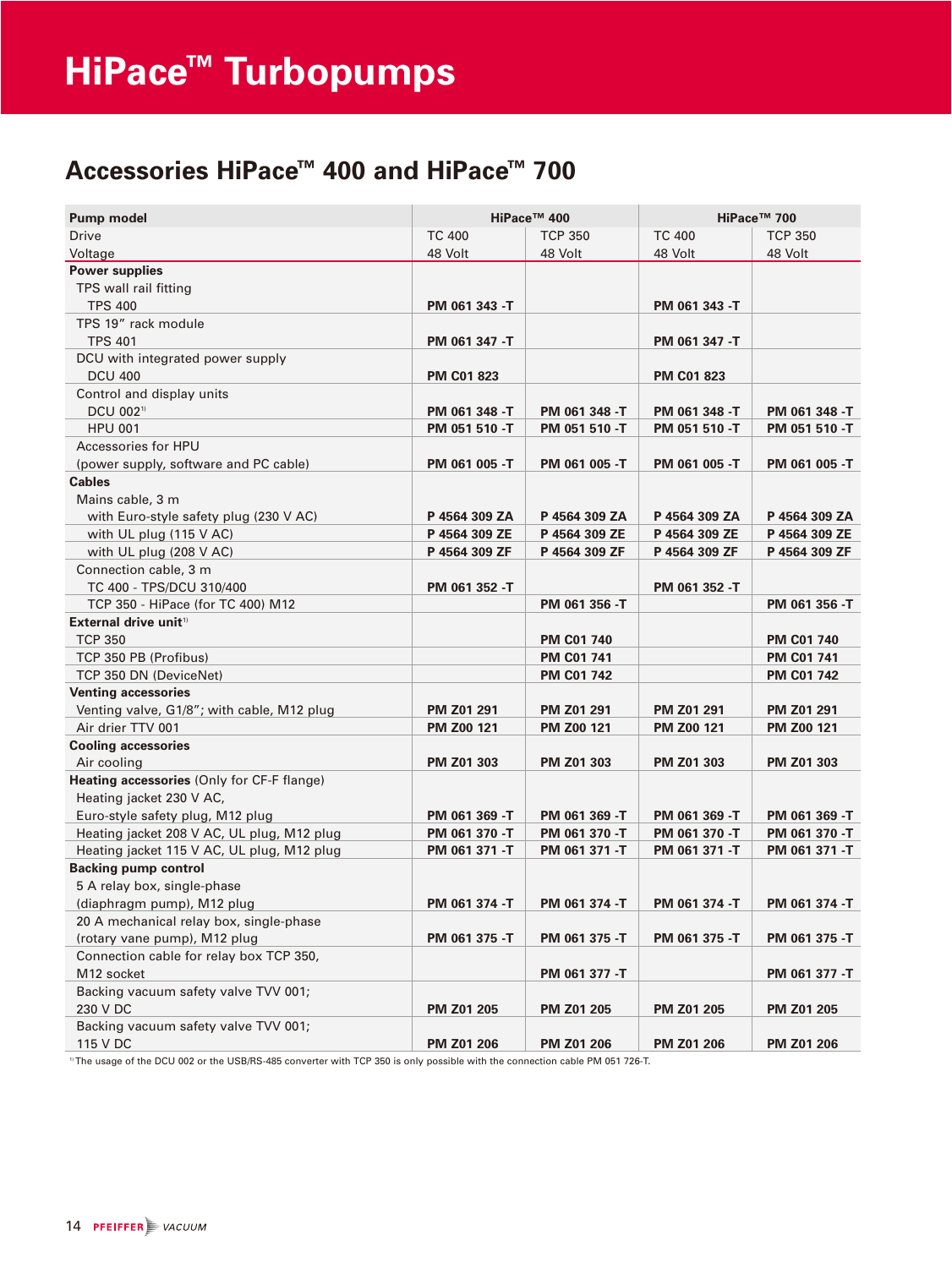| <b>Pump model</b>                            | HiPace™ 400   |                |               | HiPace <sup>™</sup> 700 |
|----------------------------------------------|---------------|----------------|---------------|-------------------------|
| <b>Drive</b>                                 | <b>TC 400</b> | <b>TCP 350</b> | <b>TC 400</b> | <b>TCP 350</b>          |
| Voltage                                      | 48 Volt       | 48 Volt        | 48 Volt       | 48 Volt                 |
| <b>General accessories</b>                   |               |                |               |                         |
| Sealing gas valve                            | PM Z01 312    | PM Z01 312     | PM Z01 312    | PM Z01 312              |
| Sealing gas throttle                         | PM Z01 317    | PM Z01 317     | PM Z01 317    | PM Z01 317              |
| Coated centering ring                        |               |                |               |                         |
| (only ISO-K; ISO-F pumps), DN 100 ISO-K      | PM 016 210 -U | PM 016 210 -U  |               |                         |
| Coated centering ring                        |               |                |               |                         |
| (only ISO-K; ISO-F pumps), DN 160 ISO-K      |               |                | PM 016 216 -U | PM 016 216 -U           |
| Coated centering ring with protection screen |               |                |               |                         |
| (only ISO-K; ISO-F), DN 100 ISO-K            | PM 016 212 -U | PM 016 212 -U  |               |                         |
| Coated centering ring with protection screen |               |                |               |                         |
| (only ISO-K; ISO-F), DN 160 ISO-K            |               |                | PM 016 218 -U | PM 016 218 -U           |
| Protection screen (only for pumps with       |               |                |               |                         |
| CF-F flange), DN 100 CF-F                    | PM 016 336    | PM 016 336     |               |                         |
| Protection screen (only for pumps with       |               |                |               |                         |
| CF-F flange), DN 160 CF-F                    |               |                | PM 016 339    | PM 016 339              |
| Coated centering ring with splinter shield   | PM 016 211 -U | PM 016 211 -U  | PM 016 217 -U | PM 016 217 -U           |
| Splinter shield                              | PM 016 315    | PM 016 315     | PM 016 318    | PM 016 318              |
| Vibration damper, DN 100 ISO-K               | PM 006 459 -X | PM 006 459 -X  |               |                         |
| Vibration damper, DN 100 CF-F                | PM 006 488 -X | PM 006 488 -X  |               |                         |
| Vibration damper, DN 160 ISO-K               |               |                | PM 006 492 -X | PM 006 492 -X           |
| Vibration damper, DN 160 CF-F                |               |                | PM 006 493 -X | PM 006 493 -X           |
| USB/RS-485 converter <sup>1)</sup>           | PM 061 207 -T | PM 061 207 -T  | PM 061 207 -T | PM 061 207 -T           |
| Interface cable, 3 m, M12                    | PM 061 283 -T | PM 061 283 -T  | PM 061 283 -T | PM 061 283 -T           |
| Y-Connector M12 to RS-485                    | P 4723 010    |                | P 4723 010    |                         |
| Interface cable RJ45 on M12 for HiPace       | PM 051 726 -T | PM 051 726 -T  | PM 051 726 -T | PM 051 726 -T           |
| <b>Mounting materials</b>                    |               |                |               |                         |
| Coated centering ring,                       |               |                |               |                         |
| bracket screws 16 x M10, DN 100 ISO-K        | PM 016 380 -T | PM 016 380 -T  |               |                         |
| Coated centering ring, protection screen,    |               |                |               |                         |
| bracket screws 16 x M10, DN 100 ISO-K        | PM 016 382 -T | PM 016 382 -T  |               |                         |
| Coated centering ring, splinter shield,      |               |                |               |                         |
| bracket screws 16 x M10, DN 100 ISO-K        | PM 016 381 -T | PM 016 381 -T  |               |                         |
| Coated centering ring,                       |               |                |               |                         |
| bracket screws 10 x M10, DN 160 ISO-K        |               |                | PM 016 375 -T | PM 016 375 -T           |
| Coated centering ring, protection screen,    |               |                |               |                         |
| bracket screws 10 x M10, DN 160 ISO-K        |               |                | PM 016 377 -T | PM 016 377 -T           |
| Coated centering ring, splinter shield,      |               |                |               |                         |
| bracket screws 10 x M10, DN 160 ISO-K        |               |                | PM 016 376 -T | PM 016 376 -T           |
| Set of hexagon screws for CF-F flanges       | PM 016 690 -T | PM 016 690 -T  | PM 016 691 -T | PM 016 691 -T           |
| Set of stud screws for CF-F flanges          | PM 016 692 -T | PM 016 692 -T  | PM 016 693 -T | PM 016 693 -T           |
| Coated centering ring, hexagon screws        | PM 016 450 -T | PM 016 450 -T  | PM 016 460 -T | PM 016 460 -T           |
| Coated centering ring, protection screen,    |               |                |               |                         |
| hexagon screws                               | PM 016 452 -T | PM 016 452 -T  | PM 016 462 -T | PM 016 462 -T           |
| Coated centering ring, splinter shield,      |               |                |               |                         |
| hexagon screws                               | PM 016 451 -T | PM 016 451 -T  | PM 016 461 -T | PM 016 461 -T           |
| Coated centering ring, stud screws           | PM 016 455 -T | PM 016 455 -T  | PM 016 465 -T | PM 016 465 -T           |
| Coated centering ring, protection screen,    |               |                |               |                         |
| stud screws                                  | PM 016 457 -T | PM 016 457 -T  | PM 016 467 -T | PM 016 467 -T           |
| Coated centering ring, splinter shield,      |               |                |               |                         |
| stud screws                                  | PM 016 456 -T | PM 016 456 -T  | PM 016 466 -T | PM 016 466 -T           |

<sup>1)</sup> The usage of the DCU 002 or the USB/RS-485 converter with TCP 350 is only possible with the connection cable PM 051 726-T.